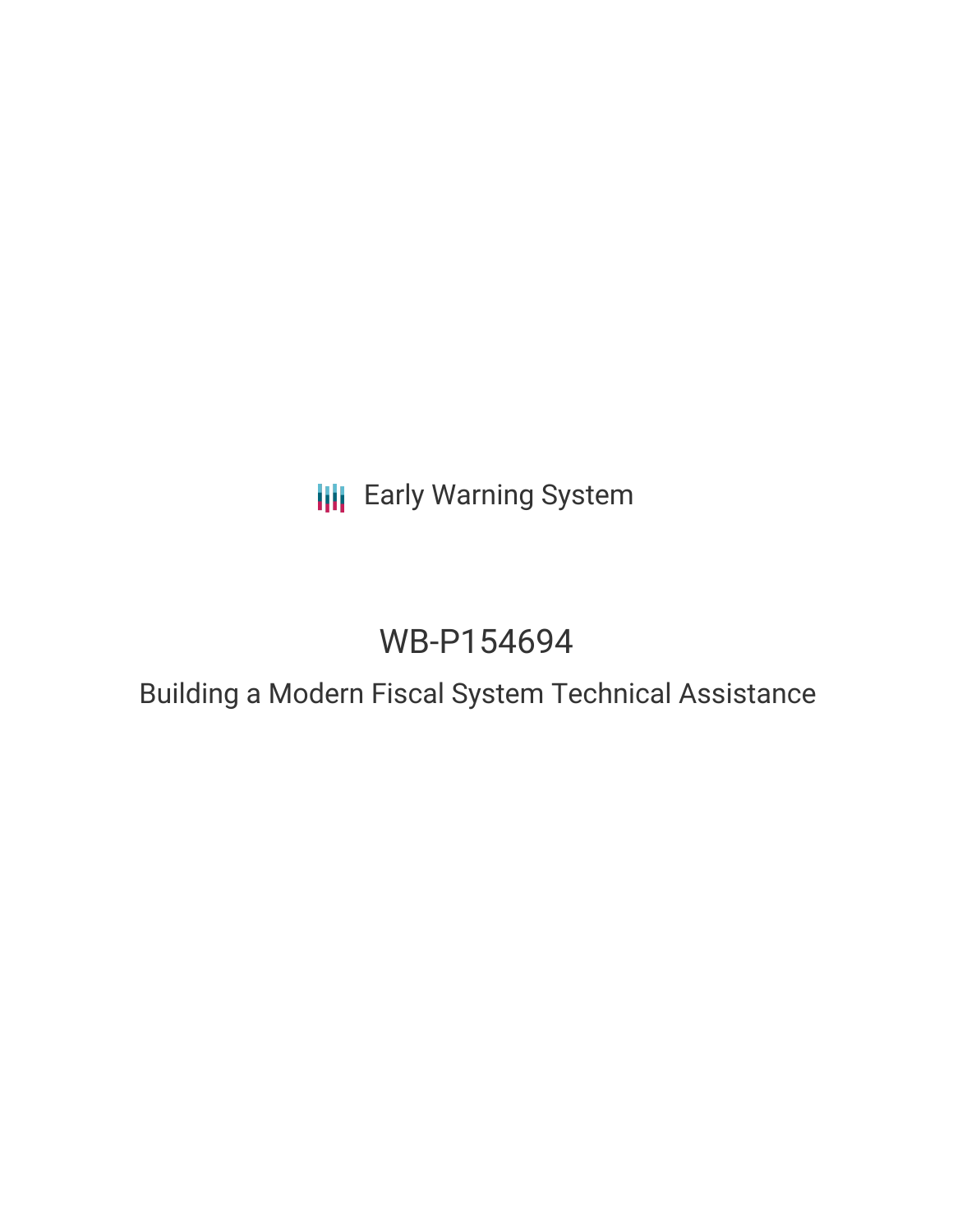

#### **Quick Facts**

| <b>Countries</b>               | China                                              |
|--------------------------------|----------------------------------------------------|
| <b>Financial Institutions</b>  | World Bank (WB)                                    |
| <b>Status</b>                  | Active                                             |
| <b>Bank Risk Rating</b>        | C                                                  |
| <b>Voting Date</b>             | 2016-04-29                                         |
| <b>Borrower</b>                | People's Republic of China                         |
| <b>Sectors</b>                 | Finance, Law and Government, Technical Cooperation |
| <b>Investment Type(s)</b>      | Loan                                               |
| <b>Investment Amount (USD)</b> | \$22.00 million                                    |
| <b>Project Cost (USD)</b>      | \$28.15 million                                    |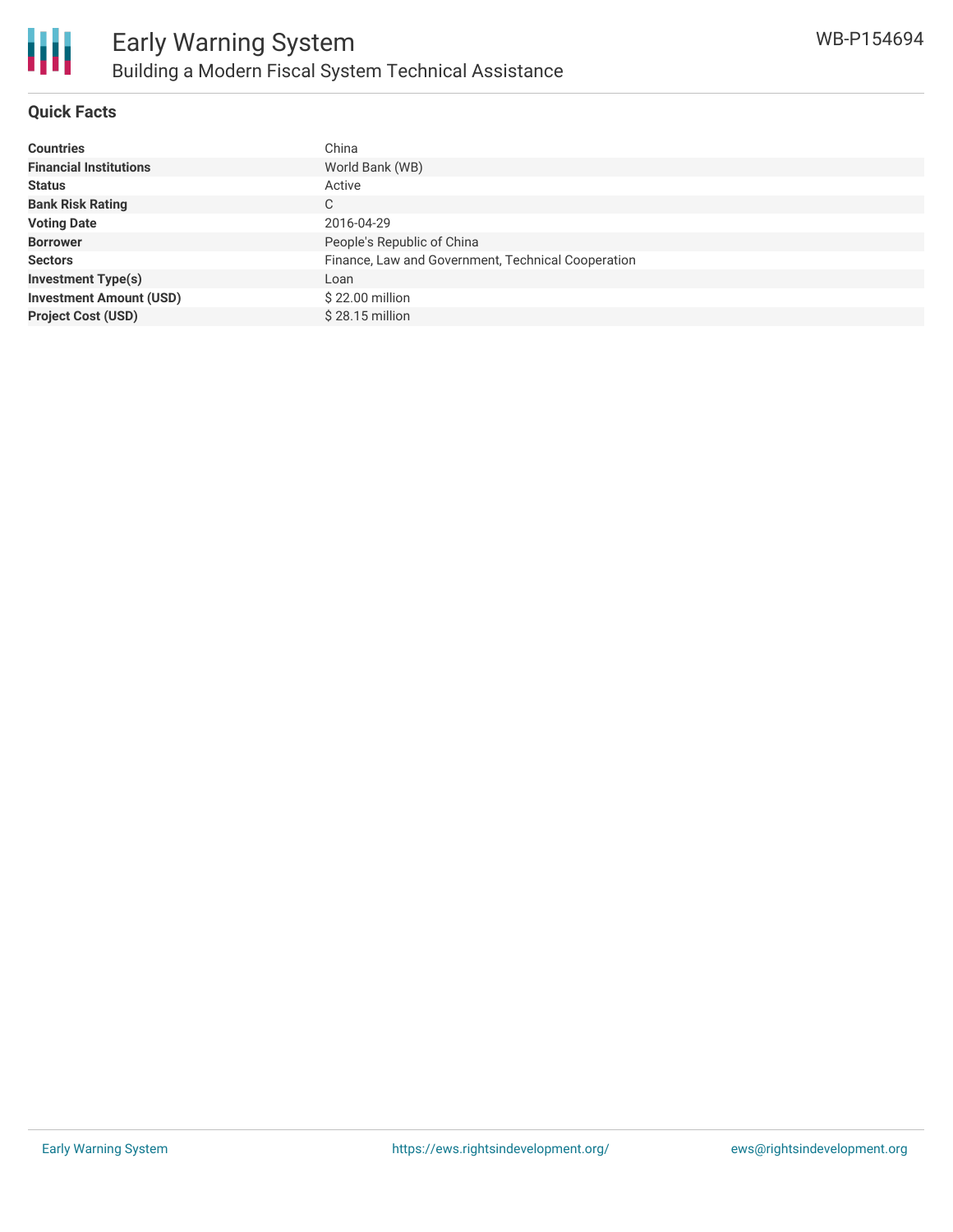

#### **Project Description**

This project finances support for China's public finance system including budget and tax systems, fiscal policy research, and project implementation.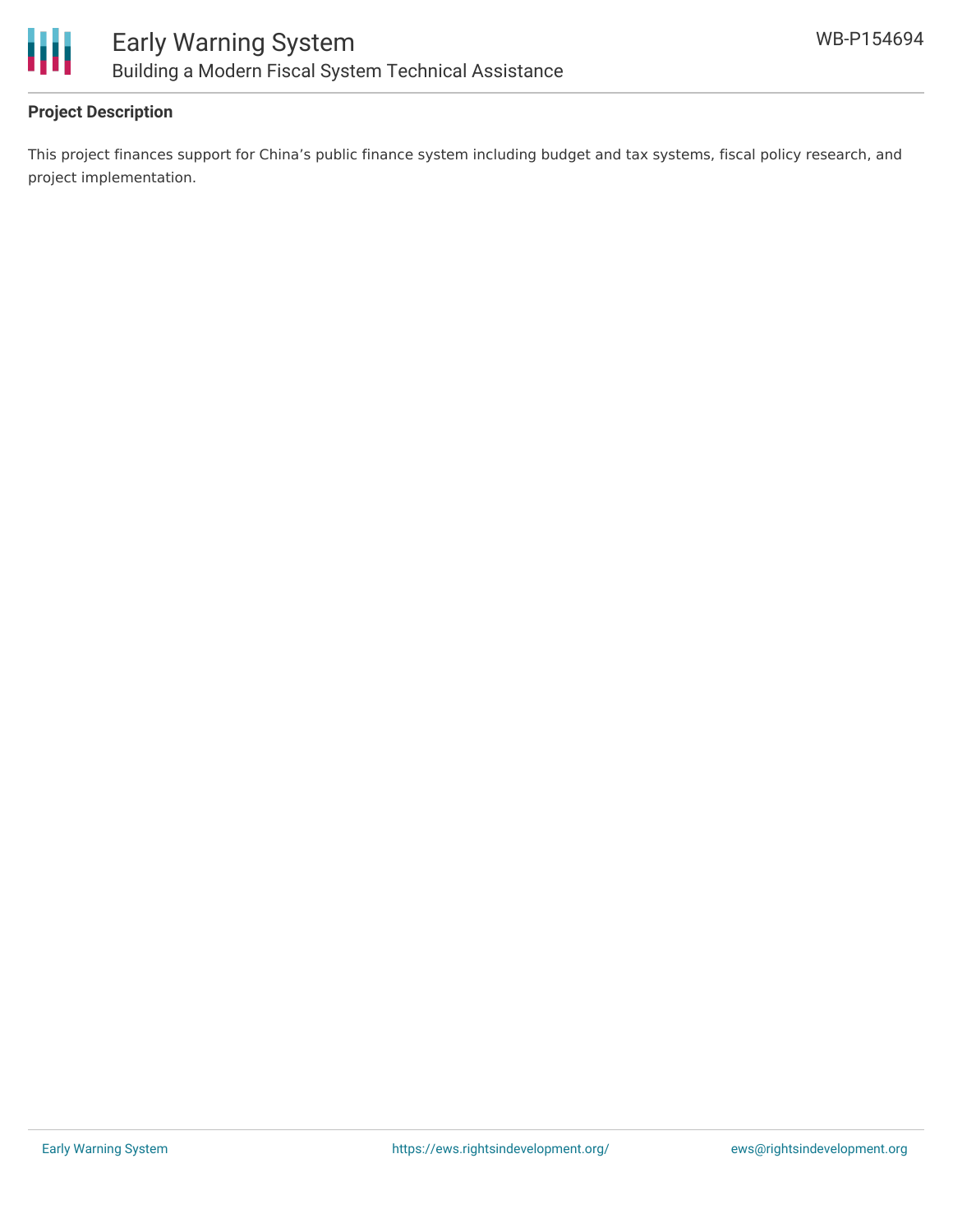

#### **Investment Description**

World Bank (WB)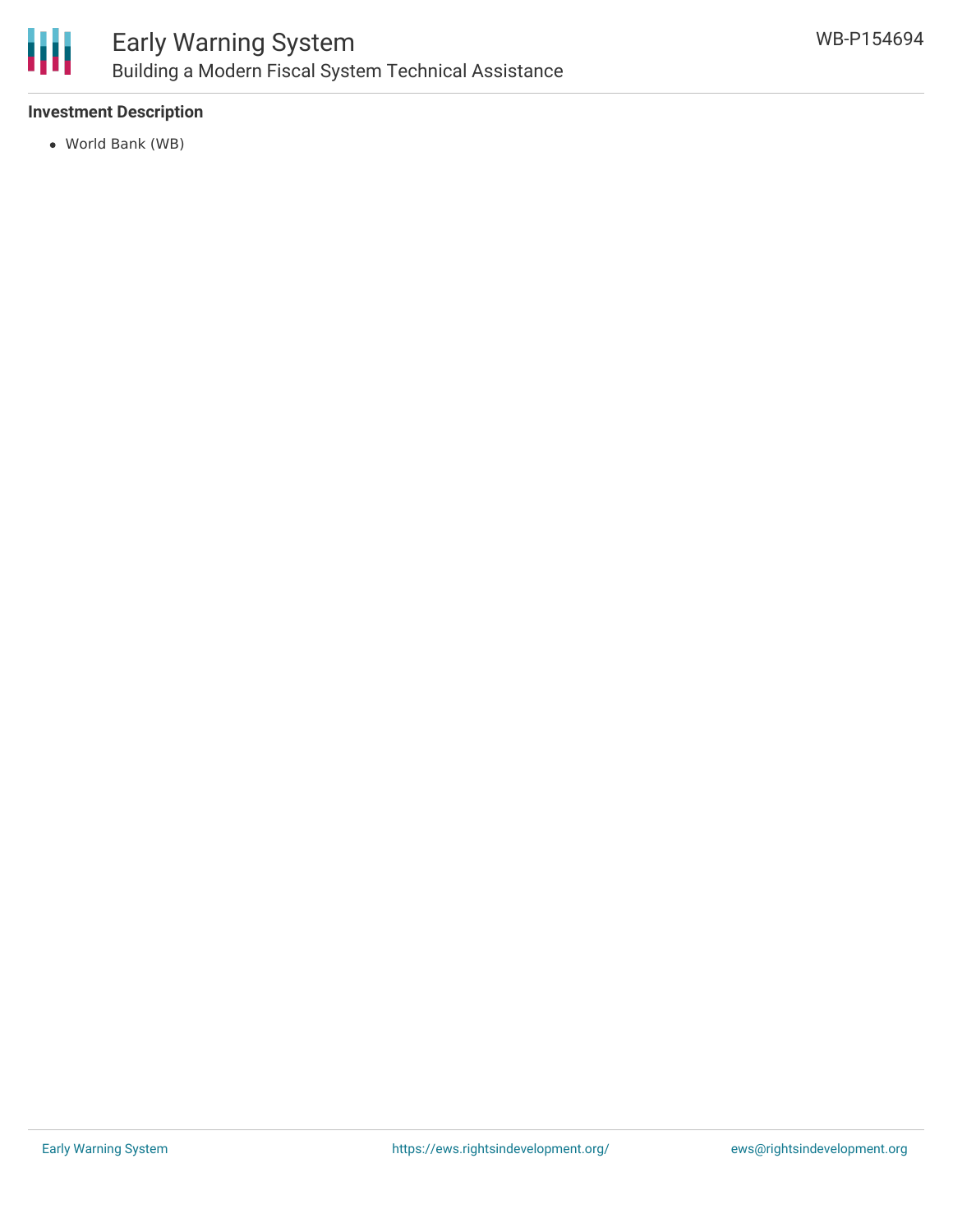

#### **Contact Information**

World Bank Contact: Karlis Smits Title: Senior Economist Tel: 5788+7652 / Email: ksmits@worldbank.org

Borrower/Client/Recipient Name: People's Republic of China Contact: Weixing Wang Title: Director General, Ministry of Finance Tel: 861068554088 Email: wgjly2001@163.com

Implementing Agencies Name: Policy Research Office, Ministry of Finance Contact: Weixing Wang Title: Director General Tel: 861068554088 Email: wgjly2001@163.com

#### ACCOUNTABILITY MECHANISM OF WORLD BANK

The World Bank Inspection Panel is the independent complaint mechanism and fact-finding body for people who believe they are likely to be, or have been, adversely affected by a World Bank-financed project. If you submit a complaint to the Inspection Panel, they may investigate to assess whether the World Bank is following its own policies and procedures for preventing harm to people or the environment. You can contact the Inspection Panel or submit a complaint by emailing ipanel@worldbank.org. You can learn more about the Inspection Panel and how to file a complaint at: http://ewebapps.worldbank.org/apps/ip/Pages/Home.aspx.